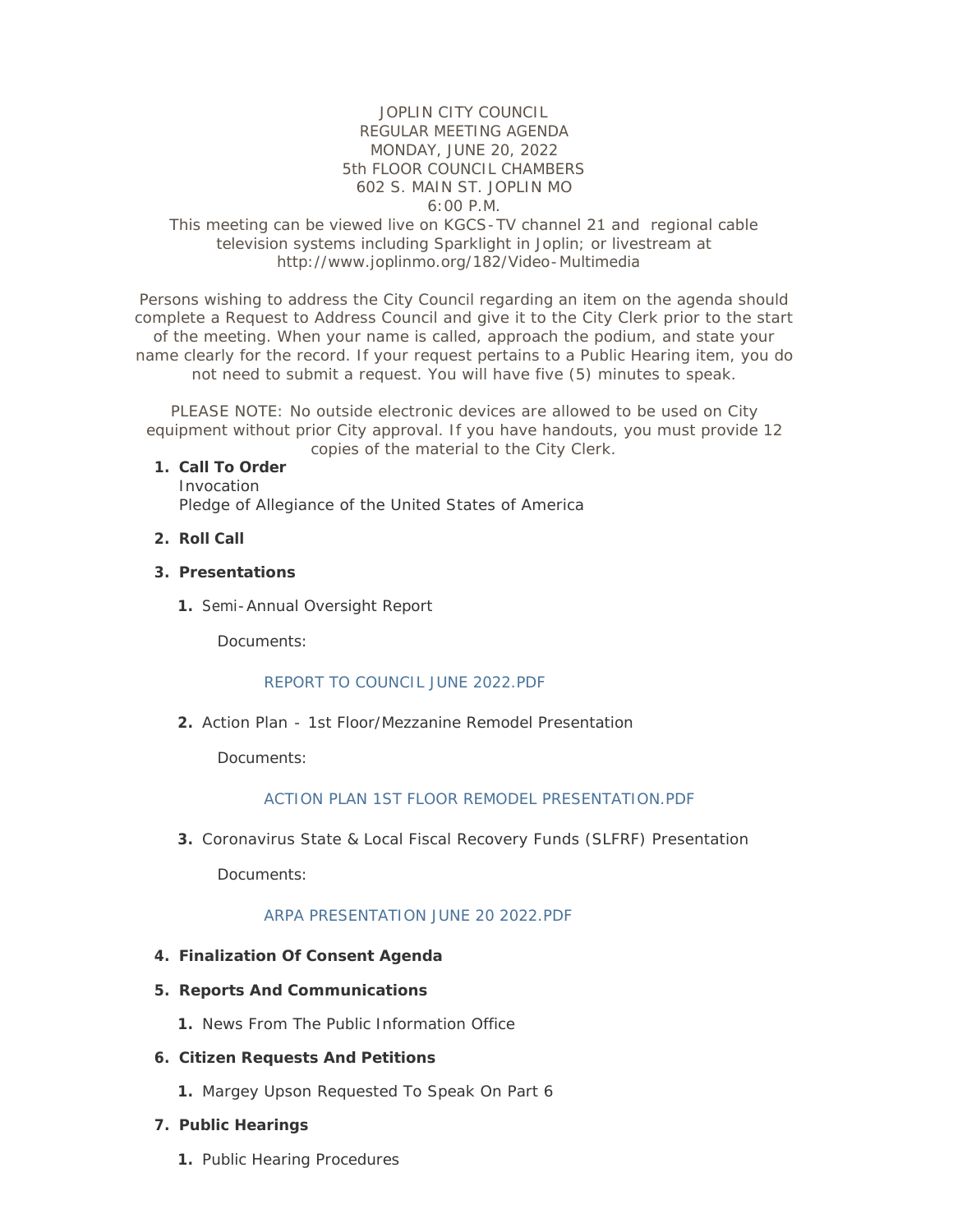Documents:

#### [PUBLIC HEARING PROCEDURES.PDF](http://www.joplinmo.org/AgendaCenter/ViewFile/Item/8601?fileID=52258)

Case 040-22 **2.**

Site Plan Review - Approximately 500' West of the intersection of E. Zora St. and N. St. Louis Ave. – A request to review a site plan – Dollar General

Documents:

[CASE040-22SUMMARY.PDF](http://www.joplinmo.org/AgendaCenter/ViewFile/Item/8597?fileID=52253) [CASE040-22STAFFREPORT.PDF](http://www.joplinmo.org/AgendaCenter/ViewFile/Item/8597?fileID=52254) [CASE040-22MINUTES.PDF](http://www.joplinmo.org/AgendaCenter/ViewFile/Item/8597?fileID=52255) [CASE040-22APPLICANTMATERIAL.PDF](http://www.joplinmo.org/AgendaCenter/ViewFile/Item/8597?fileID=52256)

## **Consent Agenda 8.**

1. Minutes Of June 6, 2022 City Council Meeting

Documents:

## [JUNE 6, 2022 MINUTES.PDF](http://www.joplinmo.org/AgendaCenter/ViewFile/Item/8600?fileID=52281)

COUNCIL BILL NO. 2022-124 **2.** AN ORDINANCE amending Chapter 118 Utilities, by repealing Chapter 118 Utilities, and enacting a new Chapter 118 Utilities in lieu thereof.

Documents:

## [CB2022-124.PDF](http://www.joplinmo.org/AgendaCenter/ViewFile/Item/8587?fileID=52077)

COUNCIL BILL NO. 2022-129 **3.**

AN ORDINANCE approving a Work Authorization with Olsson in the not to exceed amount of One Hundred Sixty-Two Thousand Seven Hundred Fifty and 00/100 dollars (\$162,750.00) for professional engineering consulting services for the design of the Grand Falls Trail; and authorizing the City Manager or his designee to execute the same by and on behalf of the City of Joplin.

Documents:

## [CB2022-129.PDF](http://www.joplinmo.org/AgendaCenter/ViewFile/Item/8588?fileID=52078)

COUNCIL BILL NO. 2022-269 **4.**

AN ORDINANCE amending Ordinance No. 2004-256, passed by the Council of the City of Joplin, Missouri, November 15, 2004, by removing from District C-O (Non-retail Commercial) and including in District C-3 (Commercial) property as described below and located at 309 W. 20th St., City of Joplin, Jasper County, Missouri.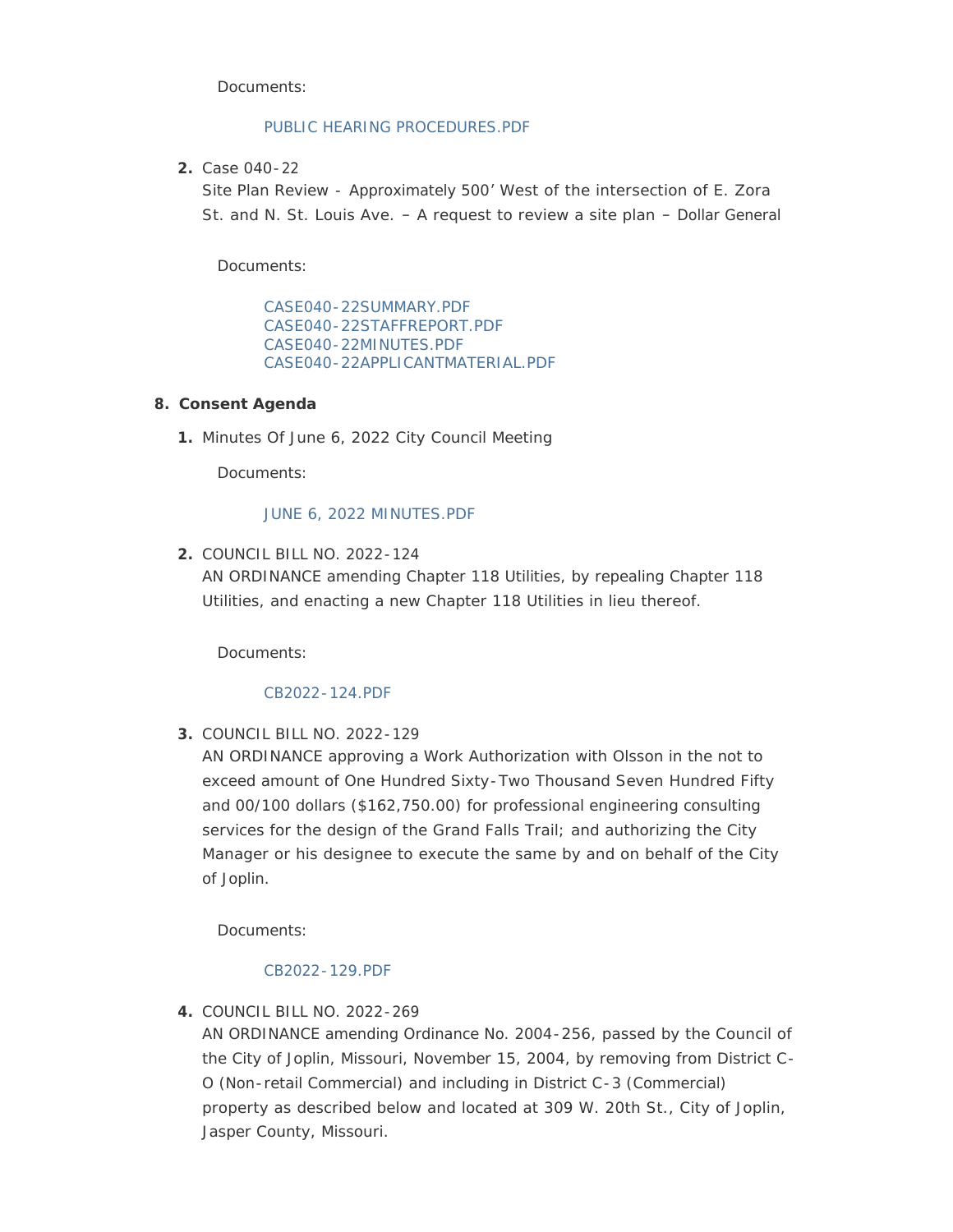Documents:

#### [CB2022-269.PDF](http://www.joplinmo.org/AgendaCenter/ViewFile/Item/8589?fileID=52079)

COUNCIL BILL NO. 2022-270 **5.**

AN ORDINANCE amending Ordinance No. 2004-256, passed by the Council of the City of Joplin, Missouri, November 15, 2004, by removing from District C-3 (Commercial) and including in District R-3 (Apartment House) property as described below and located at 7415 E 32nd St., City of Joplin, Jasper County, Missouri.

Documents:

## [CB2022-270.PDF](http://www.joplinmo.org/AgendaCenter/ViewFile/Item/8590?fileID=52080)

COUNCIL BILL NO. 2022-271 **6.**

AN ORDINANCE amending Ordinance No. 2004-256, passed by the Council of the City of Joplin, Missouri, November 15, 2004, by removing from District R-1 (Single-family Residential) and including in District C-3 (Commercial) property as described below and located at 3101 N. Range Line Rd., City of Joplin, Jasper County, Missouri.

Documents:

[CB2022-271.PDF](http://www.joplinmo.org/AgendaCenter/ViewFile/Item/8591?fileID=52081)

# **Resolutions 9.**

RESOLUTION NO. 2022-011 **1.**

A RESOLUTION approving a request of the appointment of a member of the Board of Directors of the Northpark Lane Community Improvement District.

Documents:

[RESOLUTION 2022-011 SUMMARY NORTHPARK LANE CID BOARD](http://www.joplinmo.org/AgendaCenter/ViewFile/Item/8606?fileID=52262)  APPOINTMENT.PDF [RESOLUTION 2022-011 NORTHPARK LANE CID BOARD](http://www.joplinmo.org/AgendaCenter/ViewFile/Item/8606?fileID=52261)  APPOINTMENT.PDF [RESOLUTION 2022-011 LTR TO CITY OF JOPLIN - APPOINTMENT OF](http://www.joplinmo.org/AgendaCenter/ViewFile/Item/8606?fileID=52260)  DIRECTOR GOLDACKER.PDF

# **Ordinances - Emergency 10.**

COUNCIL BILL NO. 2022-132 **1.**

AN ORDINANCE authorizing the acceptance of a grant from the Federal Aviation Administration Airport Improvement Program (FAA-AIP) for the Airport Rescue and Fire Fighting Building Design Services at the Joplin Regional Airport and authorizing the City Manager or his Designee to execute the agreement on behalf of the City of Joplin; and containing an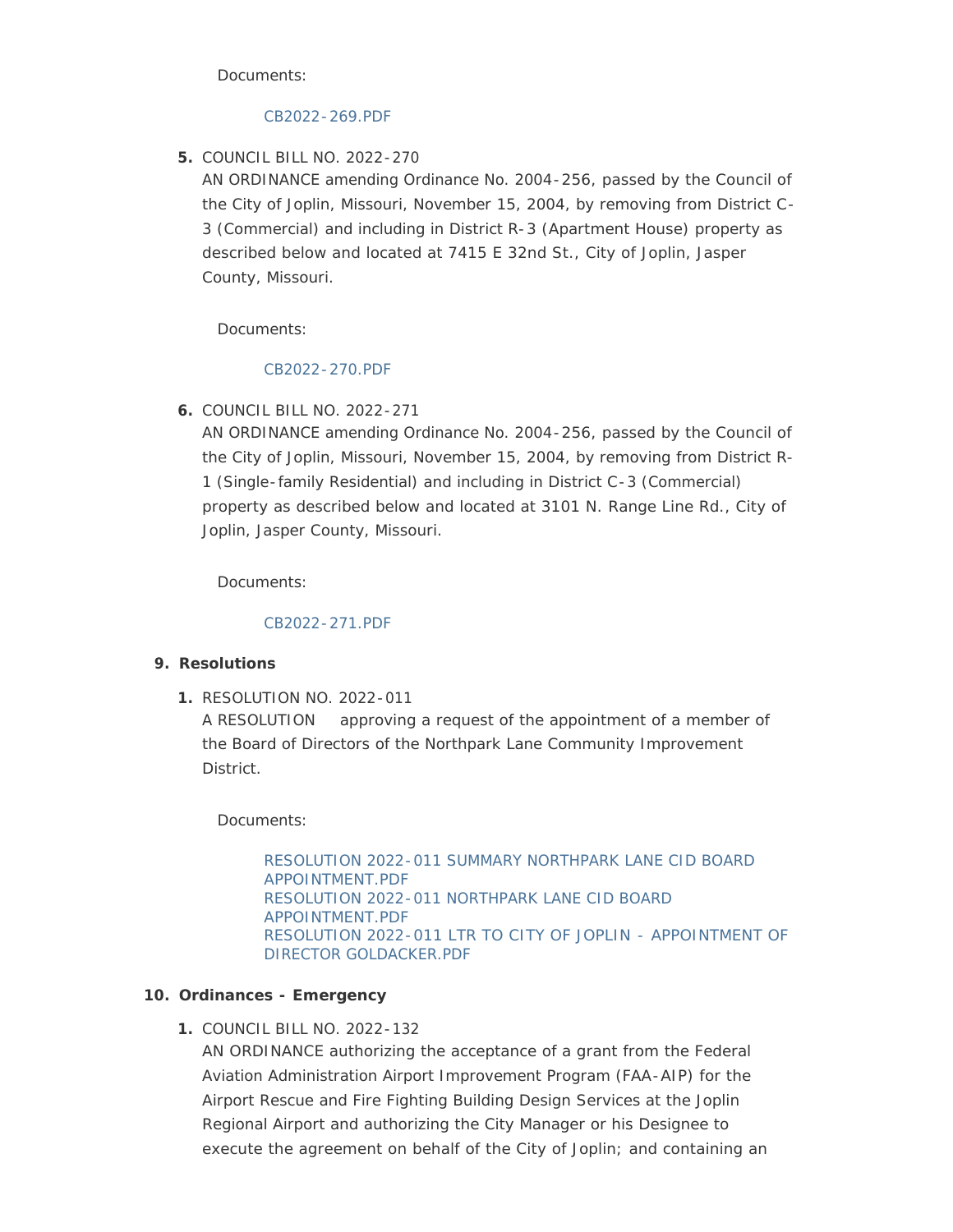Documents:

[CB 2022-132 FAA AIP AGREEMENT ARFF DESIGN.PDF](http://www.joplinmo.org/AgendaCenter/ViewFile/Item/8595?fileID=52238) [GS 2022-132 FAA AIP AGREEMENT ARFF DESIGN.PDF](http://www.joplinmo.org/AgendaCenter/ViewFile/Item/8595?fileID=52239) [JLN-CEG-3-29-0037-048-2022-GRANT AGREEMENT - UNSIGNED.PDF](http://www.joplinmo.org/AgendaCenter/ViewFile/Item/8595?fileID=52240)

COUNCIL BILL NO. 2022-134 **2.**

AN ORDINANCE authorizing the City of Joplin to enter into an agreement with Performance Boiler and Mechanical LLC., for a purchase order in the amount of Two Hundred Thirty-Four Thousand Three Hundred Forty-Four and 47/100 Dollars (\$234,344.47) for construction services associated with replacing a boiler at the Shoal Creek Wastewater Treatment Facility on behalf of the City of Joplin and authorizing the City Manager or his designee to execute the same by and on behalf of the City of Joplin; and containing an emergency clause.

Documents:

[CB2022-134 REVISED.PDF](http://www.joplinmo.org/AgendaCenter/ViewFile/Item/8596?fileID=52241) [GS 2022-134 SUMMARY SHEET - BOILER REPLACEMENT\(2\).PDF](http://www.joplinmo.org/AgendaCenter/ViewFile/Item/8596?fileID=52242) [00500 CONTRACT FOR S CRK BOILER WITH PERFORMANCE](http://www.joplinmo.org/AgendaCenter/ViewFile/Item/8596?fileID=52243)  BOILER.PDF [2022 06 10 NICHOLS TO LAWSON - RECOMEND AWARD TO](http://www.joplinmo.org/AgendaCenter/ViewFile/Item/8596?fileID=52244)  PERFORMANCE BOILER.PDF

COUNCIL BILL NO. 2022-521 **3.**

AN ORDINANCE approving a Contract by and between the City of Joplin and Guidehouse Inc. to provide ARPA-Infrastructure related assistance; authorizing the City Manager to execute said Contract by and on behalf of the City of Joplin; and, amending the Annual Budget of the City of Joplin for the Fiscal Year 2021-2022 as adopted by Ordinance 2021-149 on October 18, 2021 and containing an emergency clause.

Documents:

[CB 2022-521 SUMMARY INFRASTRUCTURE ARPA CONTRACT](http://www.joplinmo.org/AgendaCenter/ViewFile/Item/8607?fileID=52268)  AGREEMENT.PDF [CB 2022-521 ORDINANCE INFRASTRUCTURE ARPA ASSISTANCE](http://www.joplinmo.org/AgendaCenter/ViewFile/Item/8607?fileID=52272)  CONTRACT AGREEMENT.PDF [CB 2022-521 EXHIBIT A INFRASTRUCTURE FUNDING ASSISTANCE](http://www.joplinmo.org/AgendaCenter/ViewFile/Item/8607?fileID=52263)  AGREEMENT.PDF [CB 2022-521 INFRASTRUCTURE FUNDING ASSISTANCE RFP.PDF](http://www.joplinmo.org/AgendaCenter/ViewFile/Item/8607?fileID=52266) [CB 2022-521 GUIDEHOUSE BID RESPONSE.PDF](http://www.joplinmo.org/AgendaCenter/ViewFile/Item/8607?fileID=52265) [CB 2022-521 FINAL SCORES FOR INFRASTRUCTURE ASSISTANCE](http://www.joplinmo.org/AgendaCenter/ViewFile/Item/8607?fileID=52264)  RFP.PDF

**Ordinances - First Reading 11.**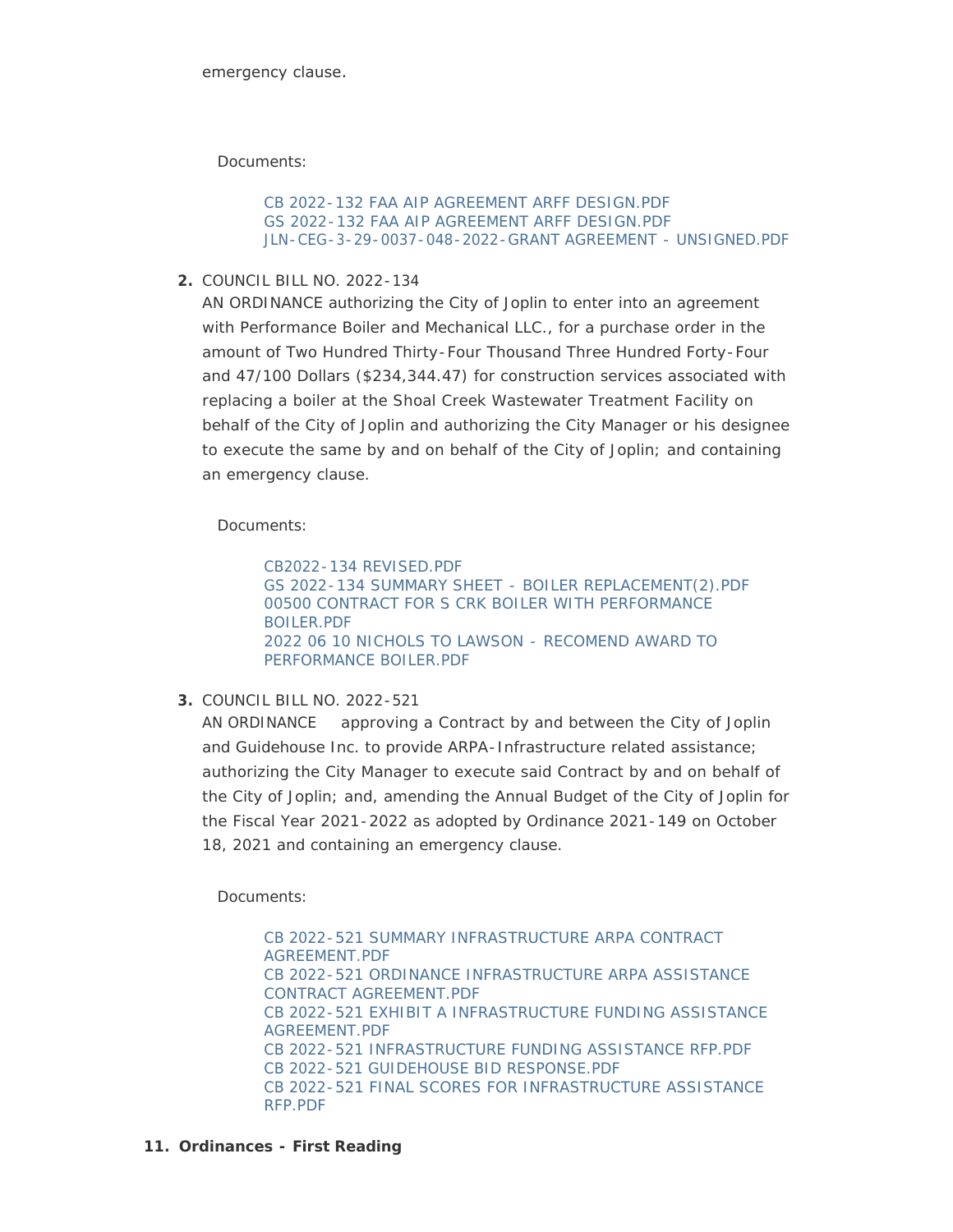# COUNCIL BILL NO. 2022-125 **1.**

AN ORDINANCE authorizing the City of Joplin to enter into an agreement with C & L Grease and Wastewater Services for Sludge Hauling On-Call Services not to exceed the amount of One Hundred Fifty Thousand and 00/100 Dollars (\$150,000.00) for Sludge Application and Hauling, authorizing the City Manager or his designee to execute the same by and on behalf of the City of Joplin.

Documents:

[GS2022-125\\_SUMMARYSHEET\\_SLUDGE HAULING ON CALL](http://www.joplinmo.org/AgendaCenter/ViewFile/Item/8593?fileID=52231)  SERVICES.PDF [CB2022-125\\_ORDINANCE\\_SLUDGE HAULING ON CALL SERVICES.PDF](http://www.joplinmo.org/AgendaCenter/ViewFile/Item/8593?fileID=52232) [CB2022-125\\_BID\\_SLUDGE HAULING.PDF](http://www.joplinmo.org/AgendaCenter/ViewFile/Item/8593?fileID=52233) [AGREEMENT.PDF](http://www.joplinmo.org/AgendaCenter/ViewFile/Item/8593?fileID=52234)

COUNCIL BILL NO. 2022-133 **2.**

AN ORDINANCE authorizing the City of Joplin, Missouri, to enter into a Marketing Agreement with Utility Service Partners Private Label, Inc., a Delaware Corporation, for the purpose of promoting a service line warranty program; and authorizing the City Manager or his designee to execute the same by and on behalf of the City of Joplin.

Documents:

[GS 2022-133 SERVICE LINE PROGRAM SUMMARY SHEET.PDF](http://www.joplinmo.org/AgendaCenter/ViewFile/Item/8611?fileID=52304) [CB 2022-133 SERVICE LINE AGREEMENT.PDF](http://www.joplinmo.org/AgendaCenter/ViewFile/Item/8611?fileID=52303) [NON-ROYALTY 3 PRODUCT AGREEMENT - CITY OF JOPLIN-MO -](http://www.joplinmo.org/AgendaCenter/ViewFile/Item/8611?fileID=52305) CLEAN 6.2.22.PDF

COUNCIL BILL NO. 2022-522 **3.**

AN ORDINANCE reaffirming the gross receipts tax to be imposed upon electric corporations conducting business within the City and matters relating thereto.

Documents:

#### [CB 2022-522 SUMMARY LIBERTY GROSS RECEIPTS TAX.PDF](http://www.joplinmo.org/AgendaCenter/ViewFile/Item/8608?fileID=52271) [CB 2022-522 ORDINANCE LIBERTY GROSS RECEIPTS TAX.PDF](http://www.joplinmo.org/AgendaCenter/ViewFile/Item/8608?fileID=52269)

COUNCIL BILL NO. 2022-606 **4.** AN ORDINANCE approving the reorganization of the Human Resources Department.

Documents:

[2022-606 SUMMARY.PDF](http://www.joplinmo.org/AgendaCenter/ViewFile/Item/8609?fileID=52306) [2022-606 REORGANIZATION COST SAVINGS.PDF](http://www.joplinmo.org/AgendaCenter/ViewFile/Item/8609?fileID=52302) [REVISED HUMAN RESOURCES SPECIALIST 6.20.22.PDF](http://www.joplinmo.org/AgendaCenter/ViewFile/Item/8609?fileID=52276) [HUMAN RESOURCES - SAFETY MANAGER 6.20.22.PDF](http://www.joplinmo.org/AgendaCenter/ViewFile/Item/8609?fileID=52277) [2022-606 ORDINANCE REORGANIZATION OF HUMAN RESOURCES.PDF](http://www.joplinmo.org/AgendaCenter/ViewFile/Item/8609?fileID=52278) [2022-606 EXH A.PDF](http://www.joplinmo.org/AgendaCenter/ViewFile/Item/8609?fileID=52301)